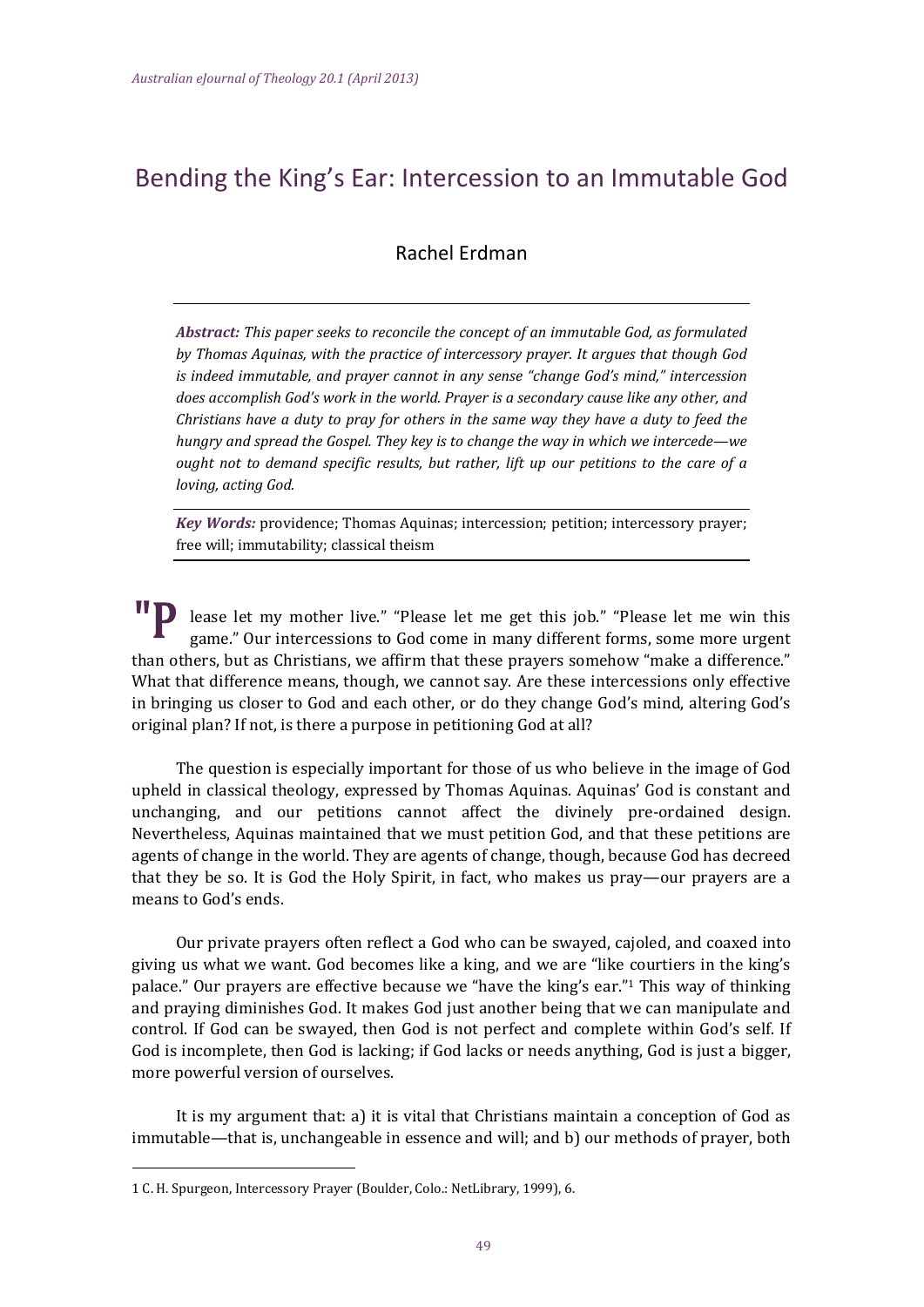communal and private, should conform to this classical conception of God. By making our words match our theology, we avoid engaging in a kind of cognitive dissonance in which we believe one thing about God but simultaneously pray in a way that subverts that belief.

# CLASSICAL THEISM'S CONCEPTION OF GOD—THOMAS AQUINAS

In the *Summa Theologiae*, Aquinas argued that there is no way to know naturally what God is—we can only conceive of God by realizing what God is not. Using this method of negative theology, Aquinas established five basic statements about the essence of God: God's *simplicity*, which means God cannot be divided into composite parts; God's *perfection*, which refers to God's goodness but also to the completeness of God—God is perfected in God's self, and the perfections of all things have their basis in God; God's *infinity*, which is God's boundless existence in all things as their creator and sustainer; God's *unity*, which means God's essence is identical to and cannot be divided from God's existence; and God's *immutability*, which means that God's will and essence are unchangeable, and that God exists outside of time—God knows all that has been, is, and will be as an eternal present.

Aquinas argued that, despite this image of an all-powerful God, human actions are not determined by God. Though God knows exactly what we will do, we are still free to do it, and our actions fall within God's providential order. This is because, even when our deeds are reprehensible to God, we are able to do them only because God has created a world in which people make free actions. Further, though it will in no way change God's will or plan, we are free to make intercessory prayers. God knows our prayers before we do, and in fact has ordained them to be causal agents in the universe.<sup>2</sup>

The critics of classical theism have three basic disagreements with Aquinas' arguments about God and prayer, all of which hinge on the question of immutability.<sup>3</sup> First, how can an immutable God respond in any meaningful way to intercessory prayer? Second, if God's immutable will is already determined, how can a free act of prayer make a difference in divine providence? Third, if God has complete knowledge of the future, and has in fact ordained it, do we live in a deterministic universe where our prayers are ultimately pointless exercises to make us feel good?

These are fair questions, but they indicate a lack of understanding of Aquinas' arguments. Leaving aside a more general discussion of classical theism. I shall engage Aquinas' concept of immutability more deeply, and in doing so, will defend the practice of intercessory prayer to an unchanging God.

#### GOD'S IMMUTABILITY

According to Aquinas, God is *actus purus*, pure act.<sup>4</sup> The essence of God's being is always to be acting. This essence is crucial to keep in mind when considering God's involvement in

 $2STIq3-11.$ 

<sup>3</sup> We will discuss some of these later in the essay.

<sup>4</sup> Thomas Aquinas, Scriptum super libros Sententiarum I, 8,3,1, ad 2, discussed in Michael I, Dodds, The Unchanging God of Love: Thomas Aquinas and Contemporary Theology on Divine Immutability, 2nd ed. (Washington, DC: Catholic University of America Press, 2008), 48.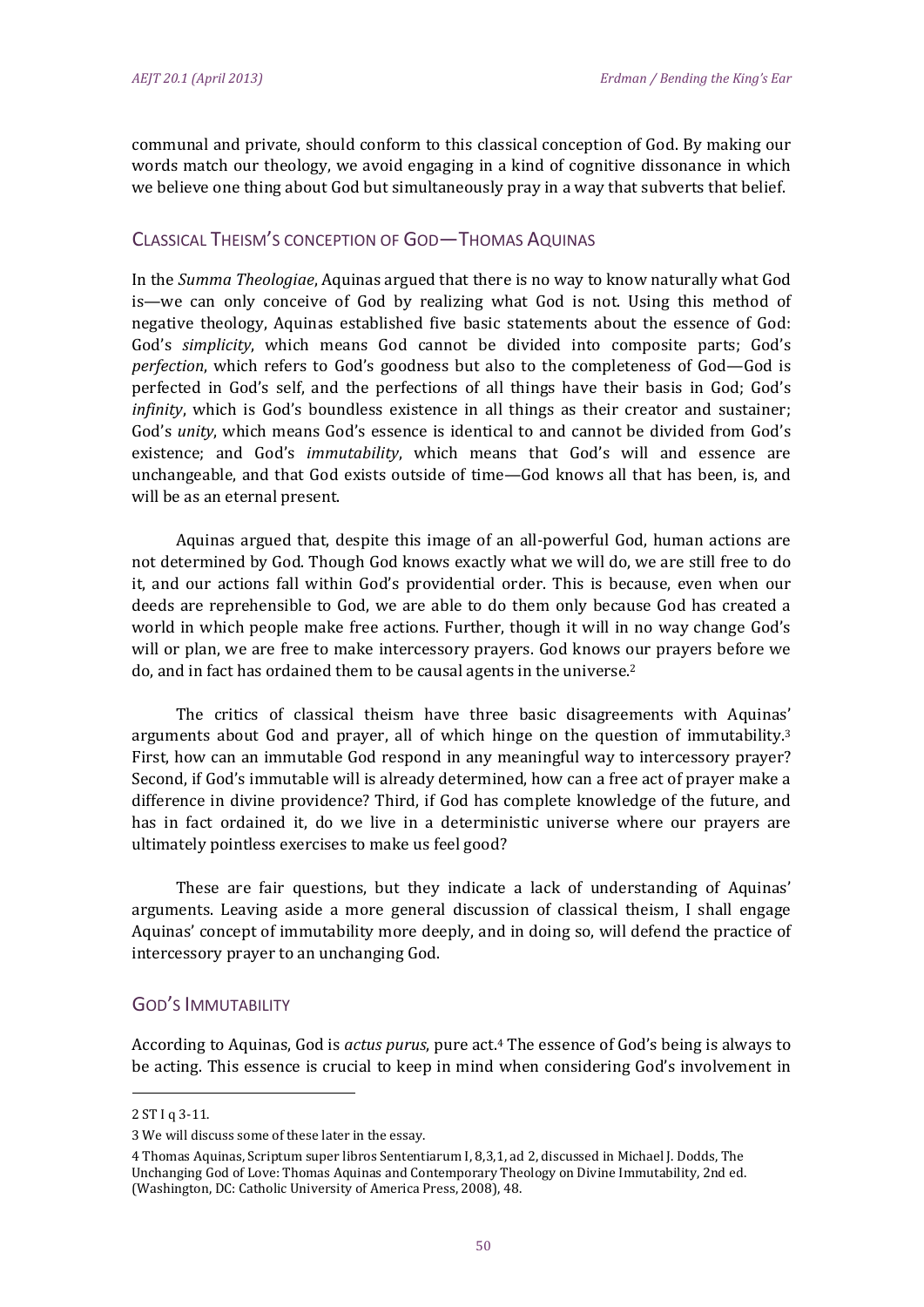creation. It means that, in creating the universe, God did not accomplish a single act and then retreat from God's handiwork, as deists would argue. Instead, God's dynamic activity is eternally preserving and sustaining creation. Rowan Williams compares it to an electric current that powers a light bulb. "The light [of the bulb] is shining now because the electric current is flowing now. In the same way, it is the current of divine activity that is here and now making us real."<sup>5</sup> We know God acts in creation because if God did not act, then nothing would be.

*Actus* purus also means there is no potentiality in God preceding God's action. In other words, we cannot think of God as formulating a plan for creation by "hammering out details." God does not have a rough idea of a provident plan and then finesse the imperfections. God acts, and acts according to God's being. Because God's being is perfect, everything God does and makes is as God intends.<sup>6</sup> Though we Christians believe that creation is in some way fallen, this fact does not mean that God has made a mistake in creating and has been trying to repair the damage that humanity has done.

Many critics of this position argue that the scriptural tradition does not support it. They cite many examples of changes God makes in creation—not the least of which is creation itself. In the beginning, there was nothing, and then God created the universe. Vincent Brümmer argues that this textual tradition is proof that God changes. "At one moment he wills that something does not exist, and at a subsequent movement he wills that it does exist. Is this not a change in his will?"7 Similarly, Nicholas Wolterstorff contends that "Scripture represents God [as having] a history, where there are changes in God's actions, responses and knowledge."<sup>8</sup>

To say that God's design for creation is unchanging does not mean that God does not will that certain things change. For instance, in the biblical account of the Flood, God repents of creating humans  $("I am sorry I have made them," Gen. 6:7]. This expression of$ regret, according to Aquinas, is metaphorical language. Aquinas affirms that although humans were (nearly) wiped off the earth, this is not an expression of God's having changed plans—rather, the flood is part of God's eternal plan. Scripture shows that "God [does not have] a will that changes, but that [God] sometimes wills that things should change."<sup>9</sup> In other words, evidence of change within the world or in Scripture is not proof that God's self has changed in any way. As I write, it is October, and anyone who might see my house later in the month would not think that because it has changed into a spooky, cobwebbed nightmare, that this is evidence that my plans have changed—I have, in fact, planned since January for my house to look like that, although the change itself occurs

<sup>5</sup> Rowan Williams, Tokens of Trust: An Introduction to Christian Belief (Louisville, KY: Westminster John Knox Press, 2007), 35.

<sup>6</sup> This does not include evil, because according to Augustine, and Aquinas after him, evil is a privation of the good, and is not created by God. The problem of evil is a discussion too large for the scope of this paper, but if the reader wishes to pursue further study, Brian Davies, Reality of God and the Problem of Evil (Bloomsbury Academic, 2006) or Cynthia Crysdale and Neil Ormerod Creator God, Evolving World (Minneapolis, MN: Fortress, 2013) both discuss the issue.

<sup>7</sup> Vincent Brümmer, What Are We Doing When We Pray? On Prayer and the Nature of Faith, rev. ed. (Burlington, Vt: Ashgate Press, 2005), 40.

<sup>8</sup> Nicholas Wolterstorff. "Unqualified Divine Temporality," in God & Time: Four Views ed. Gregory E. Ganssle (Downers Grove: Intervarsity Press, 2001), 188.

<sup>9</sup> ST I, q. 19, a. 7, ad 3.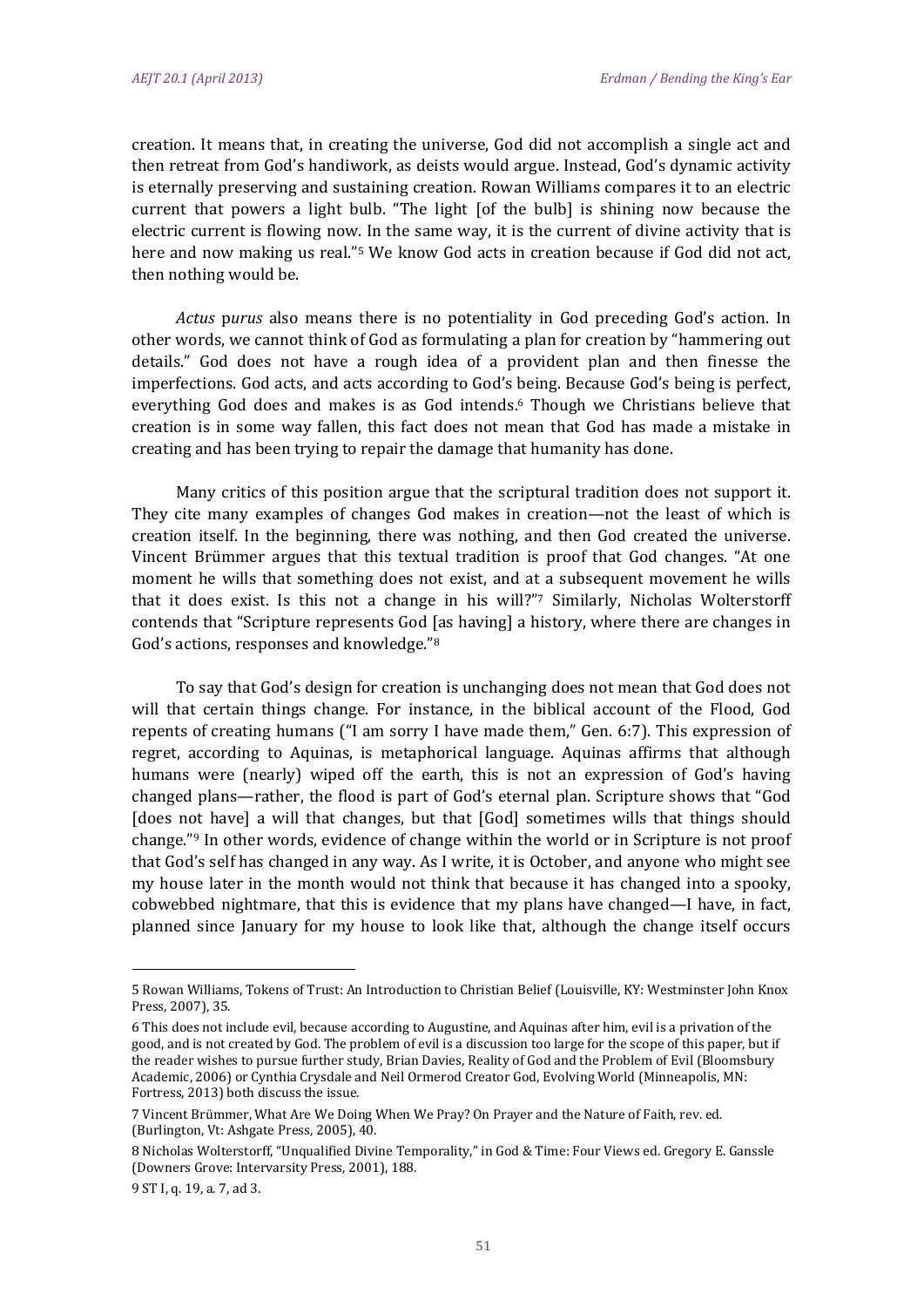rather suddenly around the 31<sup>st</sup>. So it is with God's immutability. It is not God who changes, but only creation.

If we grant that the biblical tradition does not refute the concept of God's immutable nature, but rather analogizes it, what does this say about the biblical images of God's concern for the world? These images depict God as passionately involved in creation constantly contravening the natural order, grieving over human sin, hovering over the world like a mother hen. Are these images truthful, or does immutability demand a God who is detached and uncaring?

If God's very nature is to be eternally acting in creation, then when classical theism speaks of God as immutable, this is not to say that God is static or, as Jürgen Moltmann would argue, that God is indifferent.<sup>10</sup> Likewise, Brümmer misunderstands the concept of divine immutability when he argues that "if God's intentions are immutably fixed from all eternity, he would not be able to react to what we do or feel, nor to our petitions ... [God would not bel the sort of being with whom we could have a personal relationship." $11$ 

It is true that God does not "respond" to creaturely activity in the same way humans might respond. God does not wait to act until God knows what humans will do, nor does God have a certain plan of action and then change course based on activities within creation. God's will, which is eternal, already takes into account all human actions within God's eternal act of creation, so that we cannot think of God as ignoring what we do, what we suffer, or what we beg. God regards them fully, so much so that they are already incorporated into God's providential plan.

Nor does God "sympathize" with us in the way our fellow humans sympathize. When we sympathize with a person, we suffer with them (*pathos*=suffer, *syn*=with). God knows what I suffer—more than I do myself—but, unlike my fellow humans, God's concern for me does not drive God to abandon the divine will for the good. God's immeasurable love never falls into despair or suffering. God's care for humanity is not the sort that will ever lead to hurt or evil.

Compare this loving concern to the ways in which humans often deal with their sympathy—horrible atrocities we commit in response to the hurt we feel for ourselves or another. A huge Israeli air assault on Hamas targets in the Gaza Strip killed more than 200 Palestinians and wounded at least 400. This attack was in retaliation for rocket and mortar attacks on Israel from Hamas.<sup>12</sup> In South Africa, a father stalked and butchered three men with an axe because he thought they had raped his daughter.<sup>13</sup> On September 15, 2001, Balbir Singh Sodhi was shot and killed outside of his Mesa, Arizona, gas station by Frank Roque. Roque wanted to "kill a Muslim" in retaliation for the attacks on

<sup>10</sup> See Dodds, The Unchanging God of Love, 146.

<sup>11</sup> Brümmer, What Are We Doing When We Pray?, 40.

<sup>12</sup> Harriet Sherwood, "Israel Launches Gaza Air Strikes in Retaliation for Eilat Attacks," The Guardian Online 8/18/11. http://www.guardian.co.uk/world/2011/aug/18/israel-air-strikes-gaza-eilat-attacks Accessed 05/04/12. 

<sup>13</sup> Stewart Maclean "Ex-South Africa rugby star 'murders at least three people with an axe in revenge for gangrape of his daughter." The Daily Mail Online  $3/30/11$ , http://www.dailymail.co.uk/news/article-1371485/Ex-South‐African‐rugby‐star‐murders‐3‐axe‐gang‐rape‐revenge.html#ixzz1twI2zkO7 Accessed 05/04/12.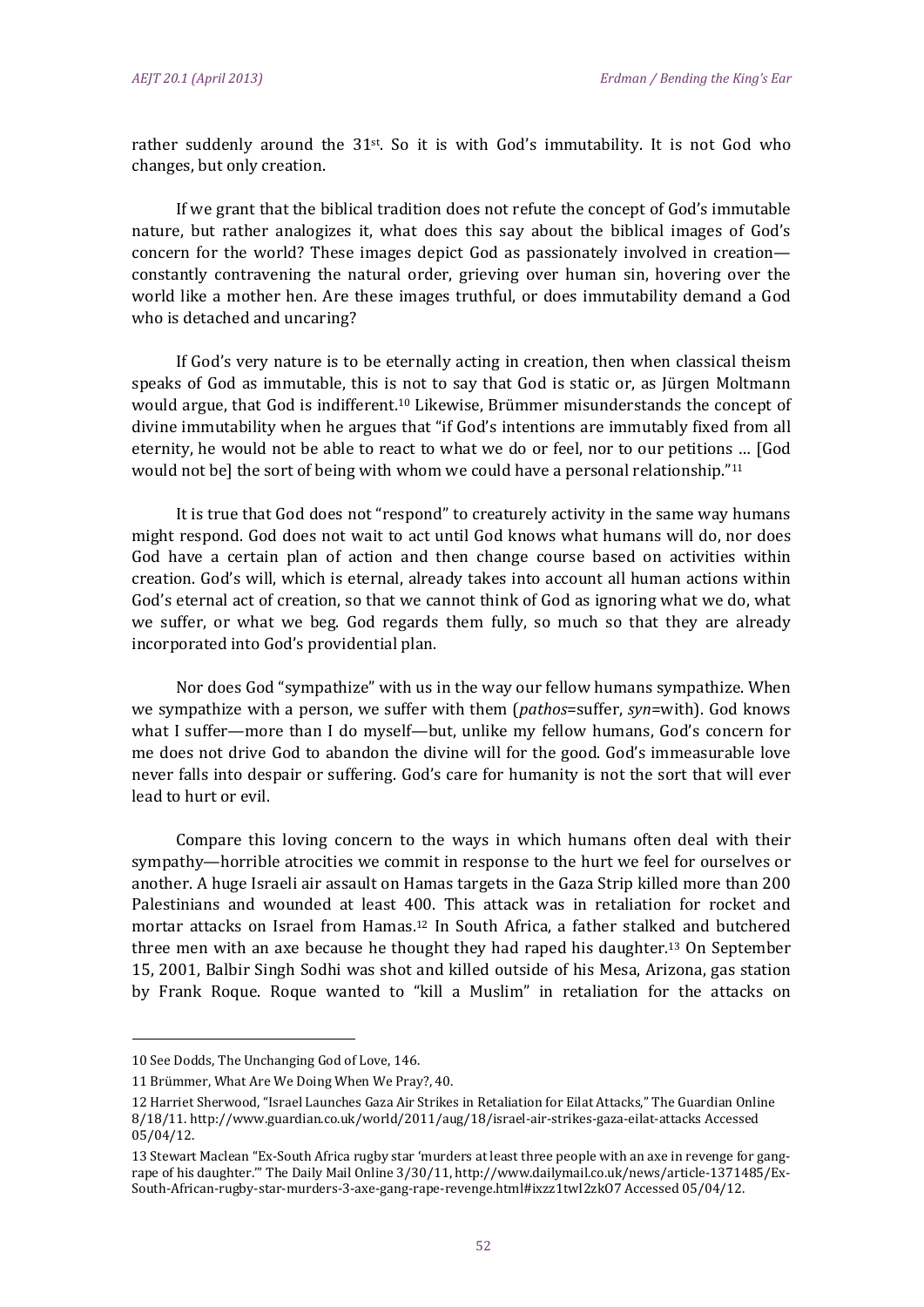September 11. Sodhi was a Sikh.<sup>14</sup> The sympathy we feel for wrongs committed against our loved ones can lead to (perhaps righteous) anger. This anger, in turn, can lead to terrible acts of violence and evil. God is not subject to the frailties that lead to this kind of violence; instead, God is the being who is able to bear the burden of all the hurt and suffering in the world within God's self.

The immutable nature of God not only bears this burden, but repairs the hurt, too. God is eternally and dynamically acting according to God's unchanging will and, no matter what free actions humans make, God's intention for creation will ultimately prevail. For Christians, the complete expression of this conviction is in the Incarnation and Resurrection of Jesus Christ. "The future of God has already found irreversible expression in Jesus. His resurrection is both the promise and the beginning of the absolute future, which is the transformation of human beings and the whole of the universe."<sup>15</sup>

#### GOD'S ETERNITY

God's immutable nature is closely tied to God's relationship to time and divine foreknowledge. There are some theologians who argue that God cannot be said to respond to the free actions of humans and events within creation if God is not also experiencing time in the same way God's creatures do.<sup>16</sup> Therefore, God must exist within time. William Lane Craig argues that because the world "is in constant flux, so must also God's knowledge of what is happening be in constant flux."<sup>17</sup> For these theologians, the alternative is a universe in which all human actions are already determined, not free, and hence ultimately pointless. " Nicholas Wolterstorff notes, "An implication of the traditional orthodox view is that none of God's actions is a response to what we humans do ... nothing at all in God's life is a response to what occurs among God's creatures." $18$ 

The problem is that these theologians, along with most ordinary believers, think of God's divine knowledge as "foreknowledge." Foreknowledge expresses the idea that God is situated in a moment of time and can see future events before they occur. This view completely misunderstands the concept of eternity held in classical theism. It also fails to take into account what modern science attests about time. The idea that God exists within time rests on the assumption that time is universally experienced in the same way. Einstein's theories of relativity show that we can no longer hold that assumption:

[Einstein's theories show that] events that are in the past for some possible observers are in the future for others. There is no universal present ... in relativistic theory, space and time become simply part of the created order and are affected by other aspects of that created order.<sup>19</sup>

<sup>14</sup> BBC News Online "US 9/11 revenge killer convicted" 10/01/03

http://news.bbc.co.uk/2/hi/americas/3154170.stm Accessed 05/04/12.

<sup>15</sup> Denis Edwards, How God Acts: Creation, Redemption, and Special Divine Action (Minneapolis: Fortress Press, 2010), 146.

<sup>16</sup> Brummer, What Are We Doing When We Pray?, 47.

<sup>17</sup> William Lane Craig, Time and Eternity (Dordrecht: Kluwer, 2001), 97, 241, quoted in Dodds, The Unchanging God of Love, 185.

<sup>18</sup> Wolterstoff, "Unqualified Divine Temporality", 205.

<sup>19</sup> Christopher C. Knight, The God of Nature: Incarnation and Contemporary Science (Minneapolis: Fortress Press, 2007), 125.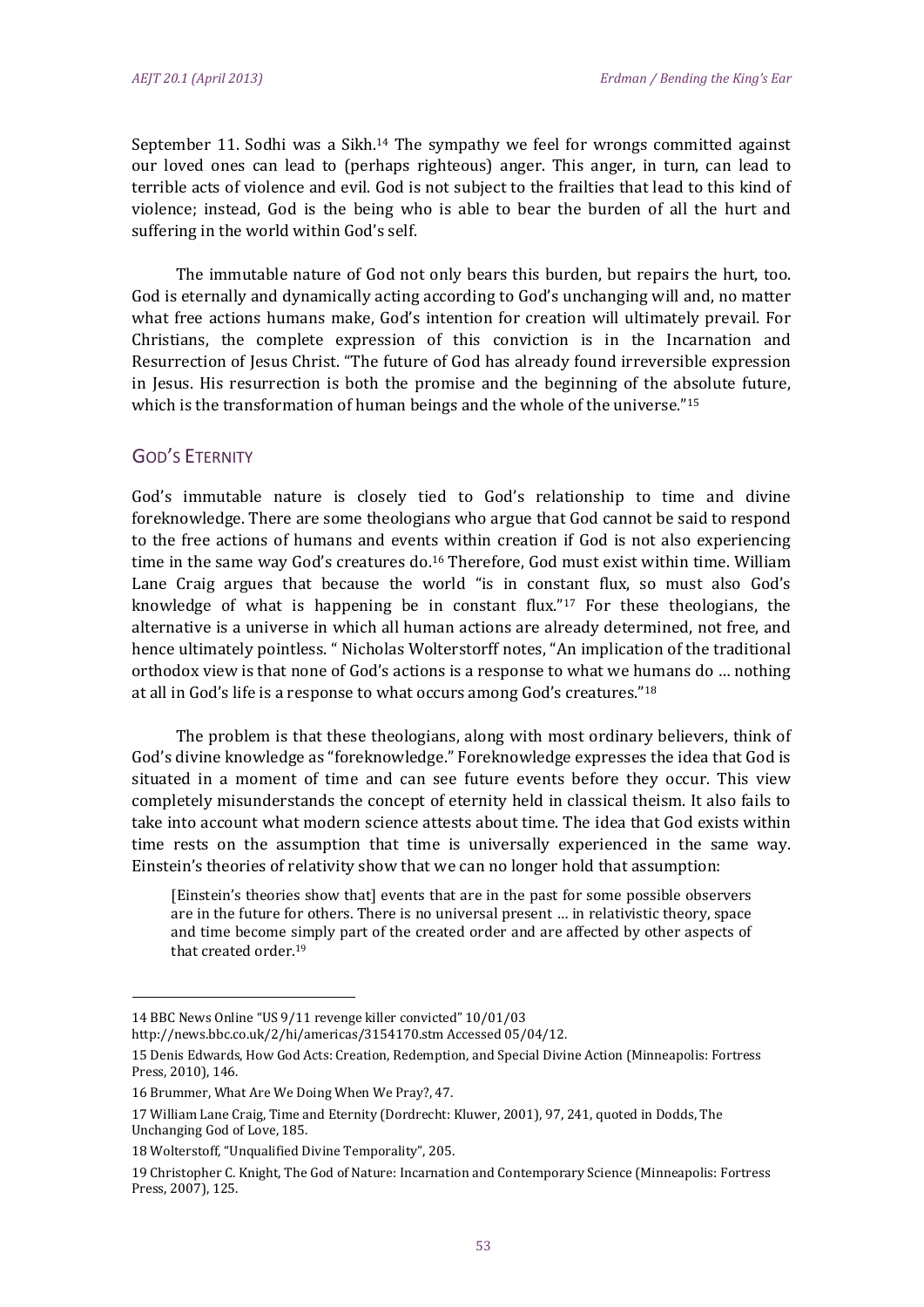Based on modern scientific understanding, we can assert that Aquinas was right when he argued, with Augustine, that time is created, God, being the Creator and independent of all creation, is therefore not subject to time. Instead, God is eternal. When Aquinas and others use the word "eternal," they do not argue that God is "absolutely outside of relation to past, present, and future" but that God is "present to all times and embraces all times."<sup>20</sup> As Christopher C. Knight puts it, "God's knowledge is neither in advance, nor in retrospect. It is simply knowledge from the perspective of eternity: *sub* specie aeternitas."<sup>21</sup> Paul Tillich used an analogy from human experience—"the unity of a remembered past and an anticipated future in an experienced present ... the eternal present is moving from past to future but without ceasing to be present." $22$ 

What this view means in terms of God's activity within creation is that God is able to know everything fully at all times and also be active fully at all times. It is not that God can see the future but do nothing about it, nor is it that human beings are only free to act because God is ignorant of the future.

# FREE WILL AND SECONDARY CAUSATION

God has knowledge of what free agents choose to do at any given time, but this knowledge does not limit free agency. And yet both the biblical tradition and classical theism argue that "everything that happens does so in accordance with what God intends ... God makes [all things] to be and  $[God]$  orders them to their end."<sup>23</sup>

Does this view of divine action and providence preclude truly free human action? If, for instance, it is God's intention that all should come into communion with the divine Trinity, is it a contradiction to say that it is also God's intention that human beings have the free will to refuse that communion? Correlatively, is my free act of prayer free at all?

It is helpful to think of "free will" as distinct from "free action" or agency. Human will is not free (in the sense that people today tend to think of the word, that is, to make choices arbitrarily), because in fact God "creates the will with a natural inclination to the good as such, or happiness."<sup>24</sup> Humans have free agency to choose among particular (i. e. imperfect) goods and also among the means by which they obtain them, $25$  but it is against the nature of the human will to refuse the universal good (God's self) if offered. Thus "the closer creatures are to God, the more they become themselves."<sup>26</sup> To be confronted with, and then reject, communion with God, involves a denial one's created nature, and essentially a failure to be fully human. None of us on this side of death has encountered God in God's infinity, and so none of us has had the opportunity to reject that universal good. Refusal, though, would not be an exercise of the will but a privation of it.

<sup>20</sup> Dodds, The Unchanging God of Love, 108.

<sup>21</sup> Knight, The God of Nature, 132.

<sup>22</sup> Tillich, Systematic Theology, 275

<sup>23</sup> Brian Davies, The Thought of Thomas Aquinas (Oxford: Clarendon Press, 1992), 159.

<sup>24</sup> Kevin M. Staley, "Aquinas: Compatibilist or Libertarian?" Saint Anselm Journal, 2/2 (2005): 73-79, at 74.

<sup>25</sup> ST I-II, q. 10, a. 2

<sup>26</sup> Edwards, How God Acts, 48.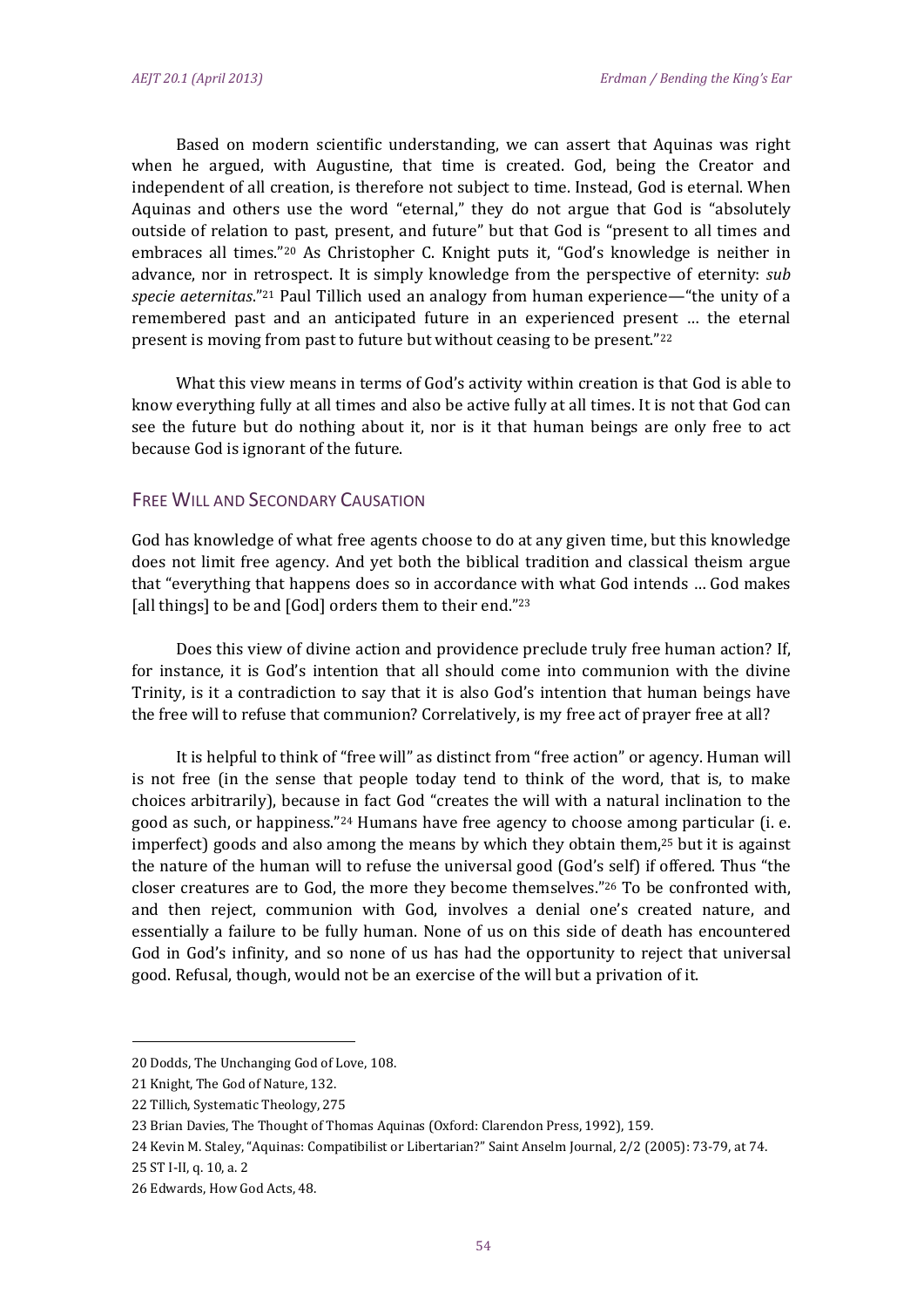The argument that we humans can somehow stymie God's intentions by our actions assumes a false dichotomy between God's will and human freedom. The fact that humans have free agency at all is because God allows us to have it. I am able to act freely because God sustains my being, desires that being to have freedom to choose the good, and "has arranged that III function independently of the determining agency of other created things."<sup>27</sup> Thus, every free action I make is inescapably part of God's providence.

God can and does, in fact, work through free human actions to effect God's will, in accordance with Aquinas' argument that God chooses to work through secondary causes.<sup>28</sup> God is the primary cause of all creation, the source of existence for all things. God creates all other lesser causes within the created order. God works through these intermediaries "from the abundance of [God's] goodness imparting to creatures also the dignity of causing."<sup>29</sup> We can surmise that God works through created causes also because otherwise they would be superfluous. As Brian Davies points out, if created things have no causal power, "God [is] wasting his time."<sup>30</sup> We must conclude, therefore, that either God acts though secondary causes that have integrity themselves, or that God does, in fact, waste God's time—in which case we must dismiss the revelation of Scripture and the reality of the Incarnation.

The difficulty in conceptualizing God as working through secondary, or natural, causes is that natural causes sometimes seem random, and we tend to think of God's activity as being calculated and deliberate. In fact, those who deny the existence of God often appeal to this sort of argument: "There is no God because everything is just a random assortment of events." This approach runs into difficulties. For one thing, that assertion is simply not true—there are contingencies in nature, but there are also dependable laws that govern our world. If there were not, creatures would have no sense of stability or trust in the workings of the universe. We could not predict weather patterns, or raise crops, or build structures.

For another thing, the presence of contingent events does not in any way impede God's activity in creation.<sup>31</sup> Just as God ordains the end of all things, so God ordains the means to that end, "acting sometimes through necessary causes to produce necessary effects,  $[or]$  through contingent causes that bring forth contingent events." $32$  Though "chance" exists (defined as an unexpected outcome rather than as a probability), it is not without cause or meaning. As Elizabeth Johnson affirms,

God works not only through the deep regularity of the laws of nature but also through chance occurrence, which has its own, genuinely random integrity. God uses chance, so to speak, to ensure variety, resilience, novelty, and freedom in the universe, right up to humanity itself.<sup>33</sup>

 

32 Dodds. The Unchanging God of Love, 192.

<sup>27</sup> Davies, Thought of Thomas Aquinas, 176.

<sup>28</sup> Dodds, The Unchanging God of Love, 189.

<sup>29</sup> Davies, Thought of Thomas Aquinas, 163.

<sup>30</sup> Ibid. 

<sup>31</sup> The argument that God chooses to order creation within the system of both classical and statistical laws comes from Crysdale and Ormerod, in Creator God, Evolving World.

<sup>33</sup> Elizabeth Johnson, "Does God Play Dice? Divine Providence and Chance," Theological Studies 57 (1996): 3-18, at 15, quoted in Edwards, How God Acts, 54.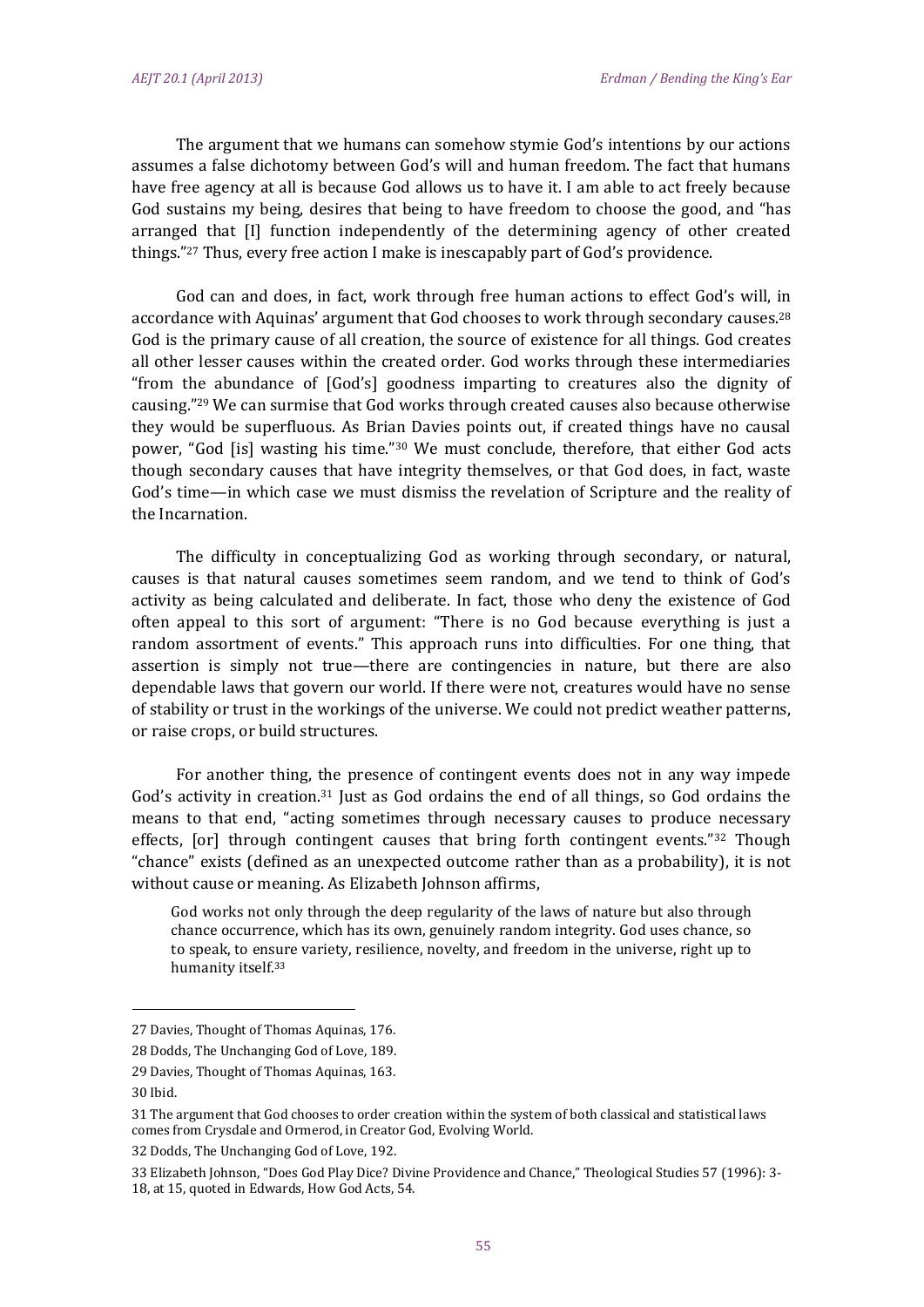God has created a universe that both holds to regular, scientific laws, and has room for contingent and chance events. There is randomness and there is change, and even destruction: nevertheless, traditional Christian theology affirms that God works eternally through all these contingencies to effect God's perfect intention.

#### THE IMPLICATIONS FOR INTERCESSORY PRAYER

This view of divine action has enormous implications for how Christians conceive of petitionary prayer—specifically, intercessory prayer. If God is always active, and if God is unchanging, do human petitions make any difference in the created order? Furthermore, if our free acts of prayer are a result of God's divine will, are they really our free acts at all?

God's immutability Wink, for instance, presents a common obstacle to faith in intercessory prayer. Walter argued that "there is no place for intercession with a God whose will is incapable of change." $34$  The problem with this position is that it is not logical. Even if God's intentions were so imperfect and unformed as to be swayed by human influence, God's will would still be the deciding factor in any divine action. If two people make contradictory petitions to God, each appeals to the independent standard of God's divine will. Otherwise, God's answer to prayer is arbitrary and capricious. Take the American Civil War. As Abraham Lincoln said in his second inaugural address, the North and the South "both read the same Bible and pray[ed] to the same God, and each  $invoke[ed]$  His aid against the other."<sup>35</sup> Imagine—and remember this is picture-language, not meant to be definitive in any way—God sitting on a throne before these two supplicants, and judging their cases. Can we believe that either a Northern or Southern soldier is less earnest in his petitions for victory than the other? Can we believe that any kind of human rhetoric or logic—even that of Abraham Lincoln or John C. Calhoun—is impressive enough to sway God from God's chosen plan? Even if we were to grant that God's mind can be changed, how could we begin to change it? Our power to persuade must be so underwhelming compared to divine wisdom that it affects God not in the slightest. God may as well choose between the two supplicants by drawing straws. Thankfully, as Lincoln continued in his address, "The Almighty has His own purposes."<sup>36</sup> It is God's divine will that dictates God's action, not our petitions and intercessions. And yet, intercessory prayer still serves a purpose. We must simply redefine what that purpose is.

I think the problem people have understanding prayer is that we tend to think of God as "responding" to our requests, when in reality it is only through the work of God the Holy Spirit that we are able to pray in the first place. It is God, always active in creation, who initiates the prayer in us—it is we who respond. The apostle Paul says "the Spirit helps us in our weakness, for we do not know how to pray as we ought, but that very Spirit

<sup>34</sup> Walter Wink, Engaging the Powers (Minneapolis: Fortress Press, 1992), 301, quoted in Philip Clements-Jewery, Intercessory Prayer: Modern Theology, Biblical Teaching, and Philosophical Thought (Burlington, Vt: Ashgate), 88.

<sup>35</sup> Abraham Lincoln, Second Inaugural Address; endorsed by Lincoln, April 10, 1865. Transcribed and annotated by the Lincoln Studies Center, Knox College, Galesburg, Illinois. Available at Abraham Lincoln Papers at the Library of Congress, Manuscript Division (Washington, D.C.: American Memory Project, [2000-02]), at http://www.ourdocuments.gov/doc.php?doc=38&page=transcript Accessed 02/11/2013.

<sup>36</sup> Ibid.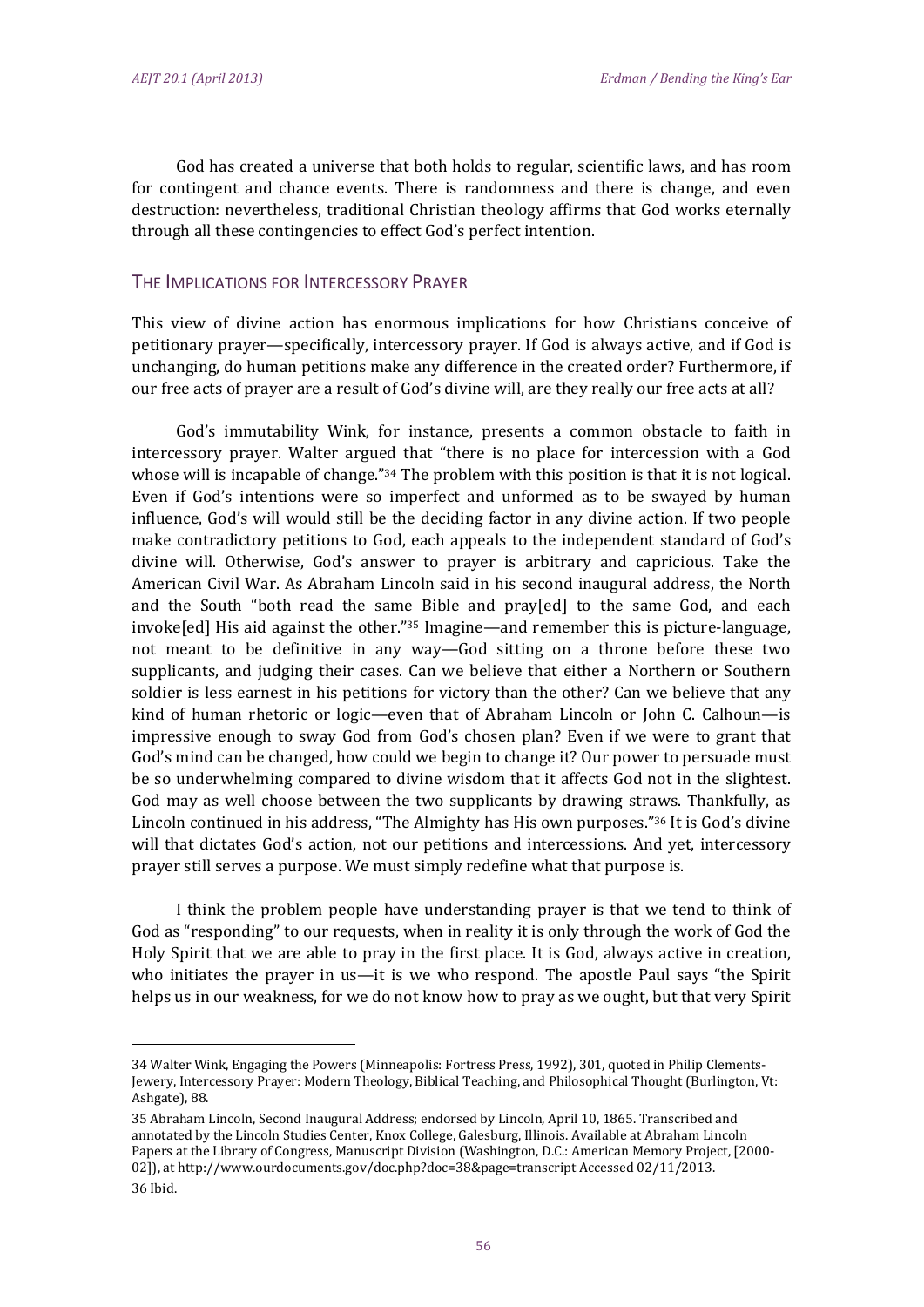intercedes with sighs too deep for words" (Romans 8:26).<sup>37</sup> When we pray, we are not summoning God to contravene the natural order to accomplish our will—as if God were some kind of tool we can manipulate to get what we want. Rather, we allow ourselves to be responsive to the divine presence and to become instruments of the divine will.

Praying is not simply "therapeutic" in the sense of motivating us "to be righteous servants in the world, to enter into the struggle for justice through prayer and action."38 The very act of prayer itself is efficacious not just for us but also for those on whose behalf we pray, because God has ordained prayer as one means to achieve God's ends. The writer of James exhorts readers "[to] confess your sins to one another, and pray for one another, so that you may be healed. The prayer of the righteous is powerful and effective" (James 5:15). We have a biblical mandate, then, to pray for others. Just as God uses our hands to feed the poor and our voices to spread the Gospel, so God uses our prayers to work in the lives of others. When we pray, and our prayers align with God's will, we are allowing God to work through us.

If our prayers ultimately come from God, and must conform to God's will, what role do we have to play in this process? Or, rather, why does God ordain that certain events be caused by our prayer?

Vincent Brümmer has some useful insights to offer here. He argues that God knows all our needs and desires, and is capable of giving them to us without being asked (if they fall within God's will). "If God were to fulfill our needs and desires in this way, we would be like potted plants on his window-sill and not persons with whom he seeks to establish and maintain a relationship." God could *bring about* provision for our needs, but without our requesting, God cannot *give* us anything.<sup>39</sup> In either case, God's will is done, but if God did not allow us to participate in that will by asking, then we would not benefit from relationship with God.

Eleonore Stump expresses a similar idea. She argues that it may be that God does not provide some needs until petitioned because to do so would either "dominate" or "spoil" us, which would jeopardize our relationship with God.<sup>40</sup> Philip Clements-Jewery, following her, gives the example of good parents "[who] will sometimes not give their children what they need, but wait until [the children] recognize their own need and ask that it be met."<sup>41</sup> In this way, the child is prepared to accept enthusiastically what the parent is already prepared to give. We can find an analogy here with petitionary prayer. As Augustine writes, "[God] wishes our desires to be exercised in prayer so that we may be able to receive what he is prepared to give." $42$ 

<sup>37</sup> All Bible quotations are taken from the NRSV

<sup>38</sup> Jane Vennard, Praying for Friends and Enemies (Minneapolis: Augsburg Fortress, 2001), 20.

<sup>39</sup> Brümmer, What Are We Doing When We Pray? 53-54.

<sup>40</sup> Eleonore Stump, "Petitionary Prayer," American Philosophical Quarterly 16/2 (1979): 81-91.

<sup>41</sup> Philip Clements-Jewery, Intercessory Prayer, 41.

<sup>42</sup> Augustine, Letters, 130, quoted by Rachel Fulton Brown, "Oratio/Prayer," in The Cambridge Companion to Christian Mysticism, ed. Amy Hollywood and Patricia Z. Beckman (Cambridge: Cambridge University Press, 2012), 169.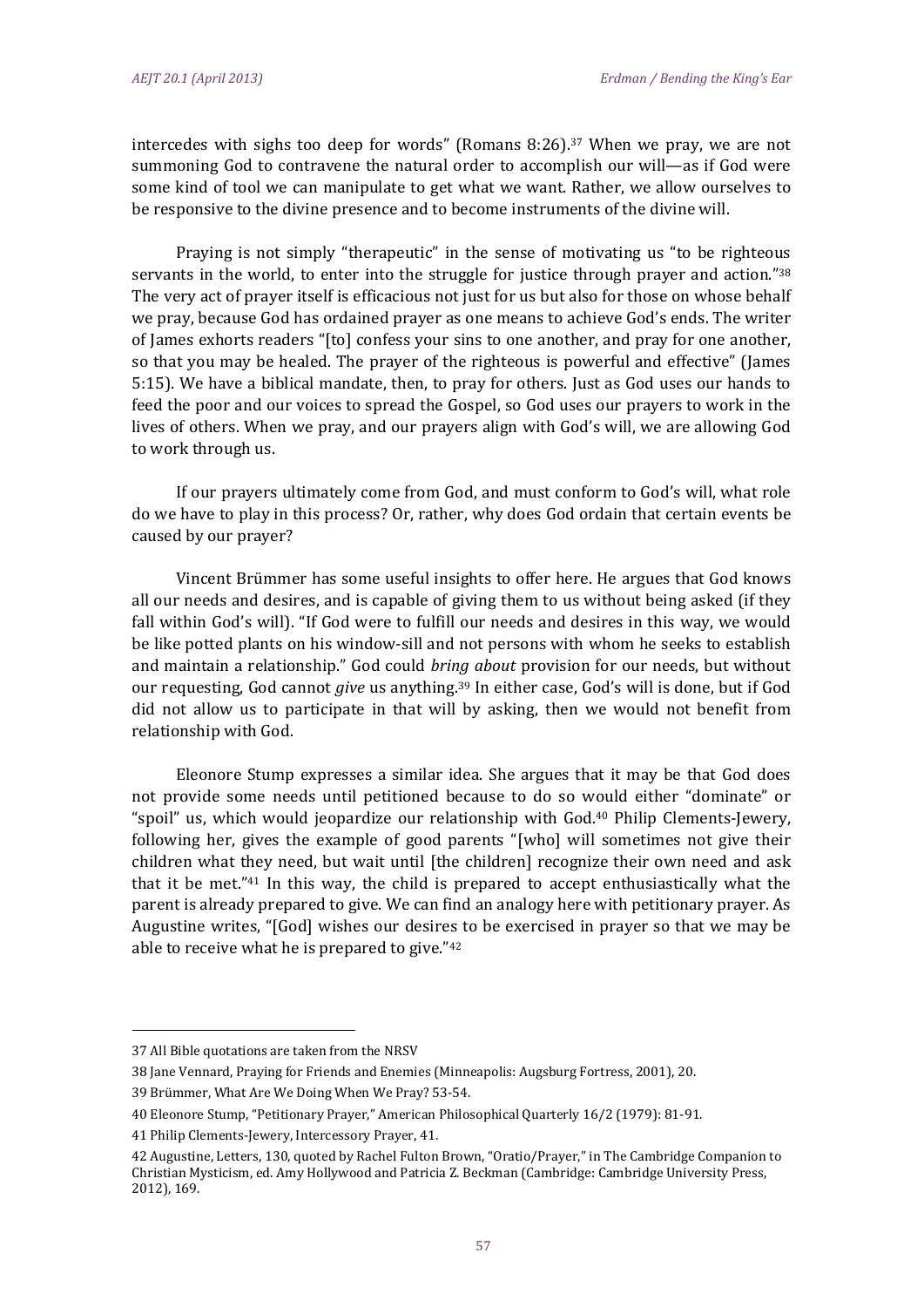God does not ordain the efficacy of intercessory prayer out of necessity; God freely wills that prayer cause certain events, in order that we might also come into closer relationship with God. In this way, though we accomplish God's will when we pray, we do not change God through our prayers. Rather, it is God who transforms us through the act of praving.

# PETITIONING OUR UNCHANGING GOD

As an Episcopalian in our Eucharistic Liturgy every week, we pray the Prayers of the People, in which we petition for our needs and the needs of others. These petitions come from the American *Book of Common Prayer*, and our theology is reflected in them. In revising the prayer book in 1979, the Standing Liturgical Committee affirmed the classical position that our prayers do not change God, and for the most part, this assertion is clear in the petitions.<sup>43</sup> Our pleas are broadly generic—we "pray for" the sick, the suffering, leaders, and loved ones, without specifying any particular result we demand or expect. Instead, we simply offer our prayers into the care of a loving and omnipotent God.<sup>44</sup>

How then do we as Christians conform our own prayer life to our theology as we do in the prayer book? First of all, we must always remember that our agency in prayer is to make room for the Holy Spirit to act within and through us. D. Z. Philips, in *The Concept of Prayer*, discusses the implicit "Thy will be done" within a prayer.<sup>45</sup> Instead of keeping this implicit, I think it is important to state it explicitly in every petition we make to God as a reminder of our role in this prayerful action. Our will is always in service of the divine will.

Likewise, before any act of petition, we must engage in deep and prayerful discernment. Where do I find God at work within my desires, and where do I find my wishes to be contrary to God's will? Perhaps my request to win a baseball game comes from an unhealthy and destructive competitiveness; perhaps my prayer to win the lottery speaks to my inclination toward greed. This kind of examination can become a powerful catalyst for personal change. We can humble ourselves and our desires to conform to, and trust in, the will of God.

Second, we must remember that we are not alone in our prayer. If we believe that God works through our prayer, we may feel enormous pressure, and prayer could become burdensome. What if I forget to pray? Will a hurricane hit because I did not pray for seasonable weather? Will something terrible happen to a little girl across the world because I did not pray for the poor and the oppressed? While it is true that God has commanded us to pray (and thus we have a duty to do so), we cannot forget that we are part of a universal church. There is never a time when someone, somewhere, is not petitioning God, either for our sake or for the world's. There is great comfort in that kind of solidarity, and also great strength. Further, we must remember that we do not "summon" God when we pray, but that God is always present, and already with us when we pray.

<sup>43</sup> Ormonde Plater, Intercession: A Theological and Practical Guide (Cambridge, Boston:Cowley Publications, 1995), 3

<sup>44</sup> Book of Common Prayer (New York: Seabury Press, 1979), 383-393.

<sup>45</sup> D. Z. Philips, The Concept of Prayer (London: Routledge & Kegan Paul, 1965), 122.